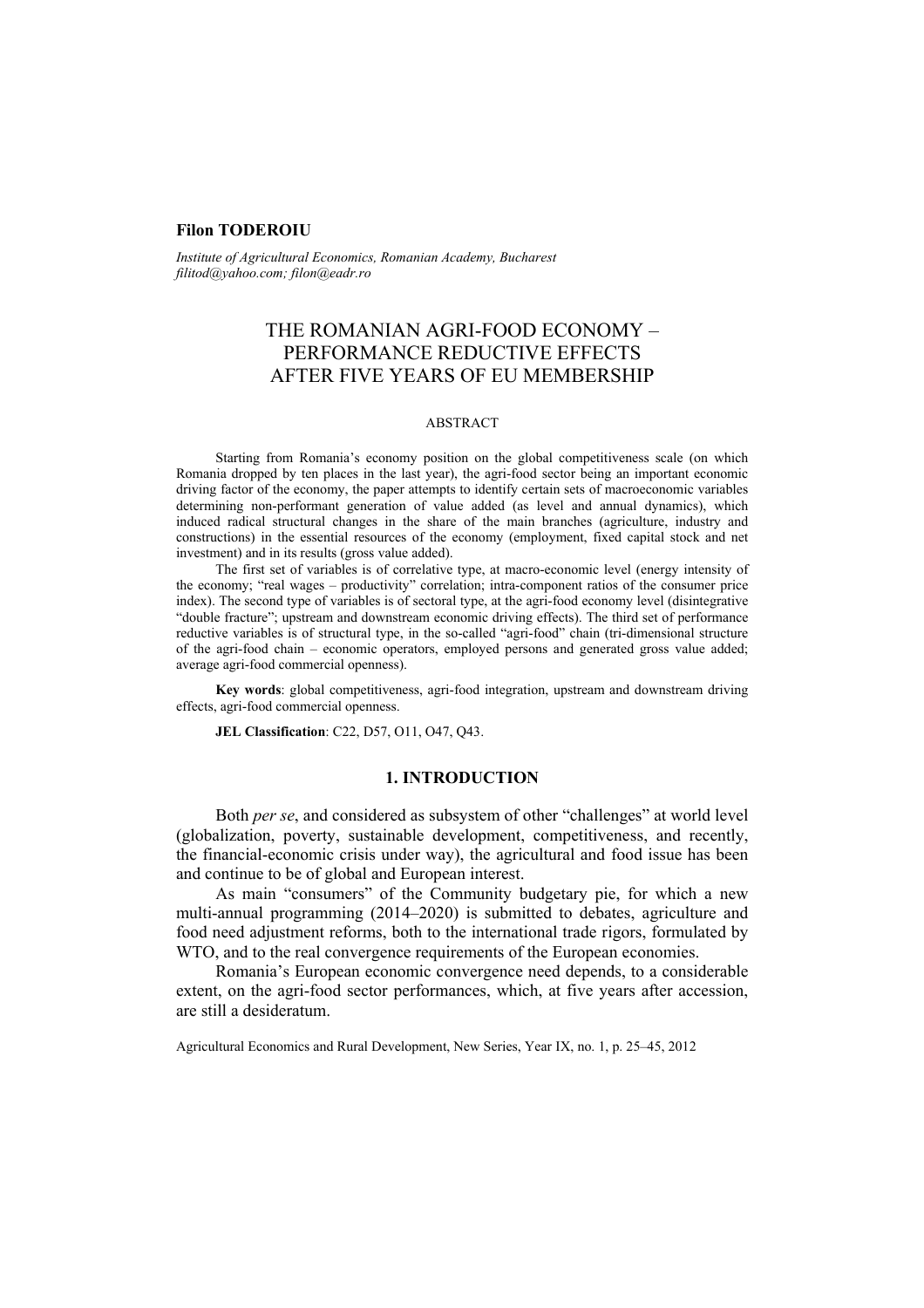As introductory benchmarks for any medium or long-term development strategic approach, which targets the increase of competitiveness and European convergence level, the previously formulated premises cannot overlook the agrifood sector presence and future, as an important subsystem of national economy.

Starting from the external "positioning" of Romania's economy (in which the agri-food sector represents a significant economic driving factor) on the global competitiveness scale (where it fell ten places, in the last year), the paper attempts to identify certain sets of macro-economic variables determining the non-performant generation of value-added (as annual level and dynamics), which induced radical structural changes of the share of main branches (agriculture, industry and constructions) in the main resources of the economy (employment, fixed capital stock and net investments) and in its results (gross value added).

# **2. GLOBAL CONTEXT OF ROMANIA' S ECONOMY COMPETITIVENESS**

Any evaluation of Romania's economy situation cannot overlook the external positioning, on the global competitiveness scale, of Romania's economy, as a practical reflection of each country in the competition "concert" of the world economy.

According to the most recent evaluations on the global scale, five development stages of economies are identified<sup>1</sup>: Stage  $1$  – factor-driven; Transition from stage 1 to stage 2; **Stage 2** – efficiency-driven; **Transition** from stage 2 to stage 3; **Stage 3** – innovation-driven. Each economy is characterized on the basis of certain "batteries" of indicators, and further on, through the aggregation of partial "scores", it is "positioned" in one of the five economic development stages.

Out of simplification reasons, I tried to configure the place held by Romania's economy in the global competitiveness, by revealing the rank on this scale and the development stage in which it is placed (Table 1).

In essence, on the global competitiveness scale, Romania's economy went down 10 places (from the position 67 in the year 2010, to position 77 in 2011). More surprisingly, Romania is placed after Bulgaria on this scale, which "went down" by only 3 places (from position 71 in 2010, to position 74 in 2011).

On the other hand, it should be mentioned that out of the four countries placed outside the "block" of the first ten competitive economies in the world (innovation-driven), three countries (China, Bulgaria and Romania) are part of stage 2 of economic development (efficiency-driven), and Poland is in the stage of transition from the efficiency-driven stage to the innovation-driven stage.

The partial conclusion derived from the analysis of economies positioning on the global competitiveness is that five years from the accession to the European

 $\frac{1}{1}$  $<sup>1</sup>$  See: The Global Competitiveness Report 2011–2012, WEF, Geneva, 2011.</sup>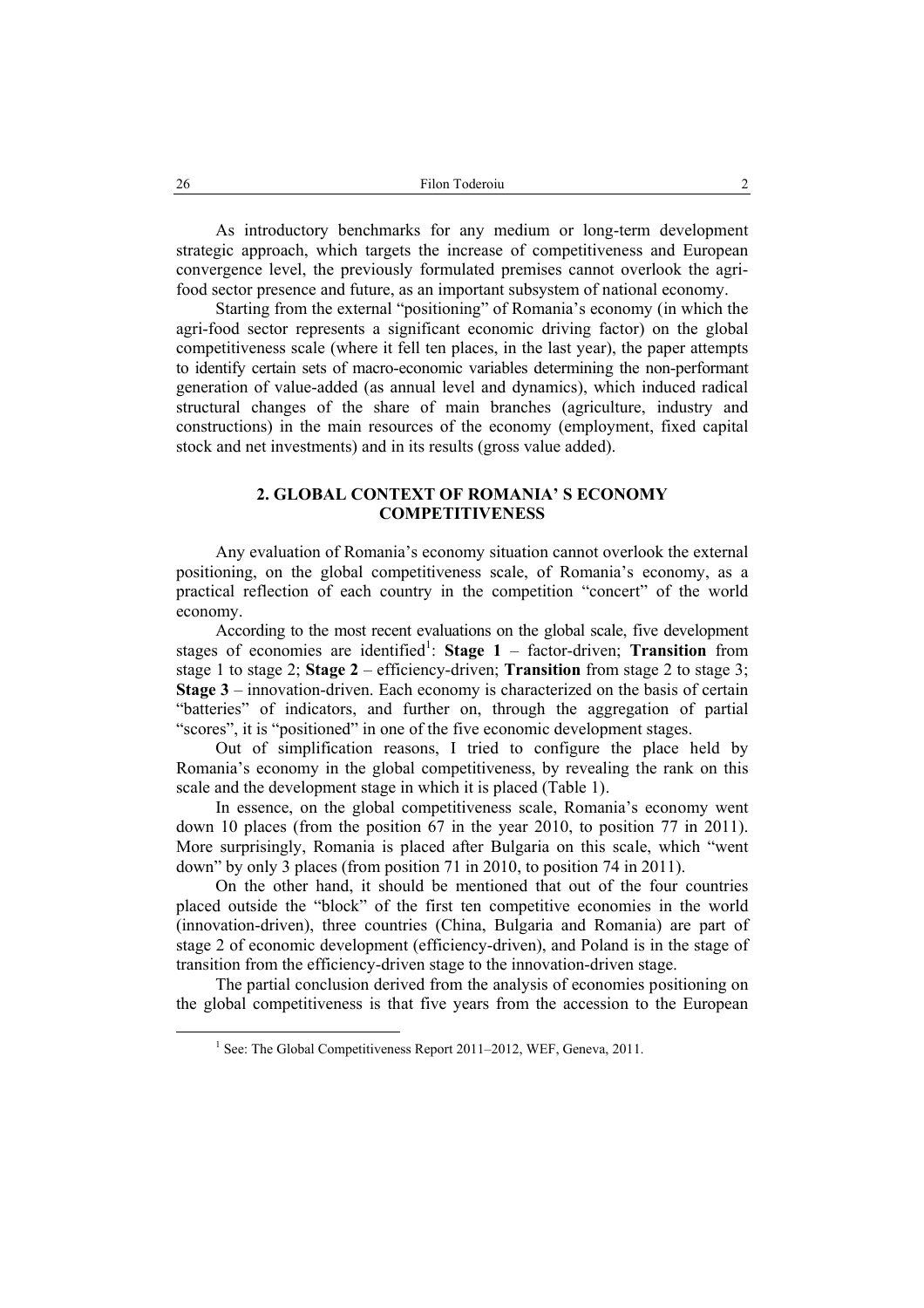Union, Romania's economy has not fructified this status, in the sense of acceleration and deepening of its real economic convergence with the performant economies from the European Single Market.

Out of this reason, we shall next try to identify the presence of certain phenomena and processes with reductive performance effects in Romania's economy and mainly in its agri-food sector, at five years after the accession.

|                      | <b>Score</b> | <b>GCI Rank</b>     | <b>GCI Rank</b>     | <b>Stages of Development</b>                      |
|----------------------|--------------|---------------------|---------------------|---------------------------------------------------|
|                      |              | $2011 - 2012$       | 2010-2011           |                                                   |
| <b>Switzerland</b>   | 5.74         |                     |                     | Stage 3 - Innovation-driven (35 economies)        |
| <b>Singapore</b>     | 5.63         | 2                   | 3                   | Stage 3 – Innovation-driven (35 economies)        |
| <b>Sweden</b>        | 5.61         | 3                   | $\overline{2}$      | Stage 3 - Innovation-driven (35 economies)        |
| <b>Finland</b>       | 5.47         | $\overline{\bf{4}}$ | 7                   | Stage 3 - Innovation-driven (35 economies)        |
| <b>United States</b> | 5.43         | 5                   | $\overline{\bf{4}}$ | Stage 3 - Innovation-driven (35 economies)        |
| Germany              | 5.41         | 6                   | 5                   | Stage 3 - Innovation-driven (35 economies)        |
| <b>Netherlands</b>   | 5.41         | 7                   | 8                   | Stage 3 - Innovation-driven (35 economies)        |
| <b>Denmark</b>       | 5.4          | 8                   | 9                   | Stage 3 – Innovation-driven (35 economies)        |
| Japan                | 5.4          | 9                   | 6                   | Stage 3 – Innovation-driven (35 economies)        |
| <b>United</b>        | 5.39         | 10                  | 12                  | Stage 3 - Innovation-driven (35 economies)        |
| Kingdom              |              |                     |                     |                                                   |
| $\cdots$             | $\cdots$     | $\cdots$            |                     |                                                   |
| <b>China</b>         | 4.9          | 26                  | 27                  | <b>Stage 2 – Efficiency-driven (28 economies)</b> |
| $\cdots$             | $\cdots$     |                     |                     |                                                   |
| <b>Poland</b>        | 4.46         | 41                  | 39                  | <b>Transition from Stage 2 to Stage 3 (18)</b>    |
|                      |              |                     |                     | economies)                                        |
|                      |              | .                   | $\cdots$            |                                                   |
| <b>Bulgaria</b>      | 4.16         | 74                  | 71                  | <b>Stage 2 – Efficiency-driven (28 economies)</b> |
|                      | $\cdots$     | $\cdots$            |                     |                                                   |
| <b>Romania</b>       | 4.08         | 77                  | 67                  | <b>Stage 2 – Efficiency-driven (28 economies)</b> |

*Table 1*  Global Competitiveness Index (GCI) 2011–2012

*Source*: Own processing of data based on "The Global Competitiveness Report 2011–2012", World Economic Forum, Geneva, Switzerland 2011.

## **3. MACROECONOMIC FRAMEWORK OF AGRI-FOOD ECONOMY**

## **3.1. Economic growth – before and after the accession**

At the end of 2006 (considered as reference year in the present study, as preceding Romania's accession to the European Union), namely after 17 years of economic-social transformations, national production (measured by GVA of main activities and total GDP) was up by 18.5% compared to that of 1989, in total GDP and up by 20.1% in total GVA, with great dynamic discordances between the three main activities (according to NACE classification), from rebound by 12.7% in GVA–industry, to 105.9% increase in GVA–constructions and 16.0% in GVA– agriculture (Graph 1).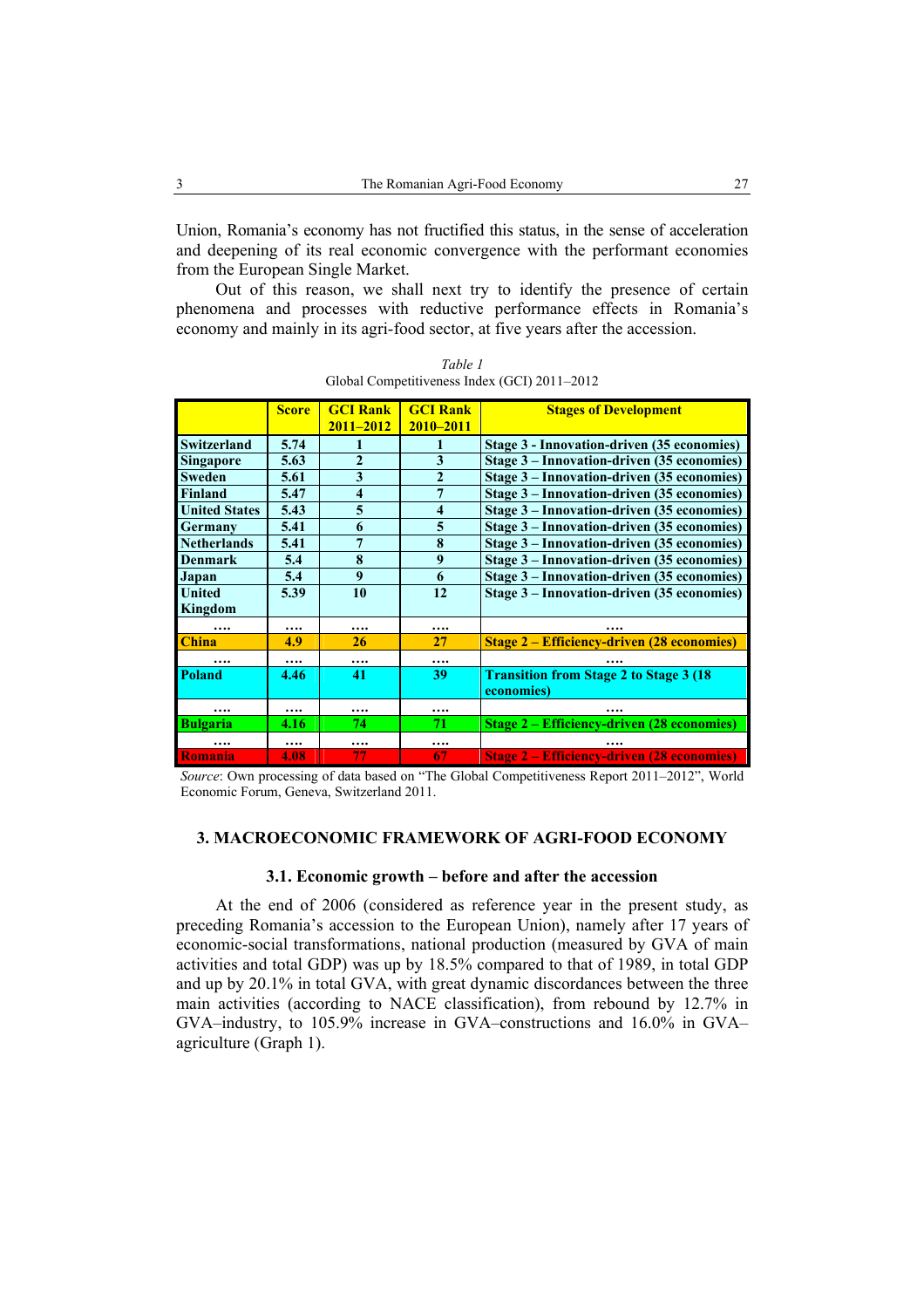The post-accession evolution of economic growth, after half of decade, features a few interesting characteristics, from the perspective of manifest tendencies:

• Total GDP (*YqT06f*) would be, at the end of this year, by 6.2% higher than in 2006, due to slightly higher growth of total GVA (*YqW06f*) (by 8.1%) which, in its turn, was induced, among others, by certain industrial activities (*Yqind06f*) (+14.9%) and by constructions (*Yqcons06f*) (+31.6%);

• Agricultural GVA (*Yqavspp06f*) would be, at five years after the accession, by 7.2% lower than in the reference year 2006, after a sinuous evolution (three decreases and two increases), which reflects not only the relative high instability of agriculture (weather-dependence), but also the functional non-assimilation of the Community management mechanisms of the agri-food markets.



Graph 1. GDP – total and GVA in Romania's economy,  $1989-2015 (2006 = 1)$ .

## **3.2. Sectoral real relative prices – before and after the accession**

As it is known that the movement of the values of material goods is mainly determined by the simultaneous modifications of their volume and prices, it becomes necessary to know the dynamics of real relative prices of value-added from different economic activities, as expression of inter-sectoral competitiveness through price of national economy.

In the year 2006, the real prices (deflated by the implicit deflator of GDP) in overall economy (*YpW06fr***)** were by only 3.4% lower than in 1989, yet with high discrepancies between the three investigated branches (agriculture by 43.4%, industry by 27.9% and constructions by 22.3%) (Graph 2).

A few intermediary conclusions can be drawn with regard to the dynamics of sectoral real relative prices: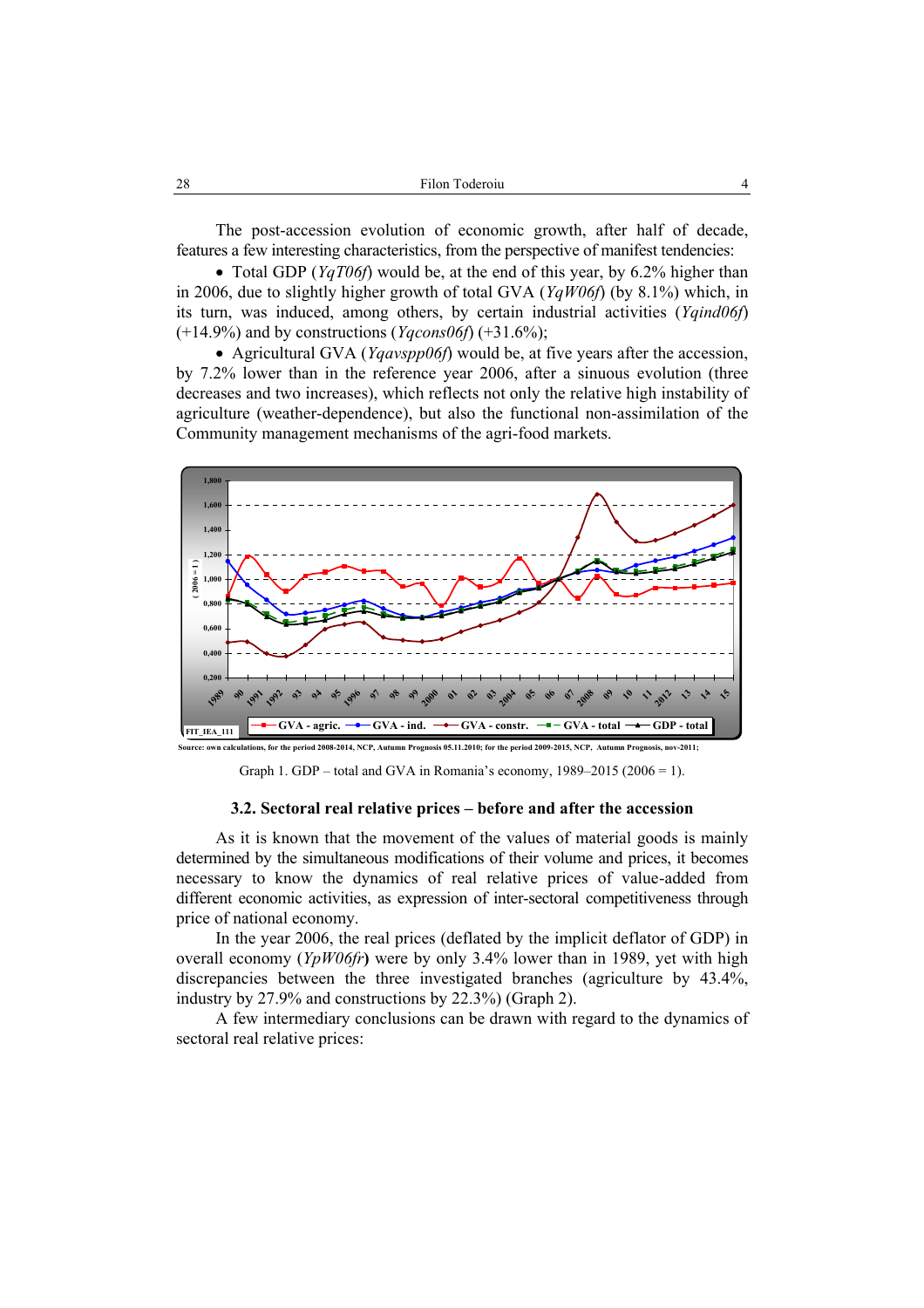• At five years after the accession, agriculture (*Ypavspp06fr*) is still "working" with the lowest real prices, and their level is expected to be by 13.1% lower in 2011 compared to 2006;

• The sector constructions (*Ypcons06fr*) also operates with real prices less than unit, yet of lower order  $(-2.6\%)$ ;

• The real prices of industrial activities (*Ypind06fr*) slightly increased, by 4.0%.

Hence it results that from the overall rebound by 56.5% of real relative prices of agriculture in the period  $1990-2011$  (1989 = 1), 13.1 pp (23.2%) is the "contribution" of the first five years after the accession to EU.



**Source: own calculations, for the period 2008-2014, NCP, Autumn Prognosis 05.11.2010; for the period 2009-2015, NCP, Autu** 

Graph 2. Real relative prices in Romania's economy, 1989–2015 (2006 = 1).

#### **3.3. Yearly average increase of GDP – before and after accession**

In comparable terms (2010 prices), the asymmetric evolution of GVA (GDP) corresponding to the five economic aggregates, more strongly revealed by the absolute yearly average modification (increase or decline) of the newly created value, throughout the period 1990–2011 and by different periods considered as relevant, reaffirm the relative instability as persistent phenomenon (Table 2).

Practically, throughout the period 1990–2011, the yearly average of GDP absolute modification (*∆YvT'10*) reached about 4.9 billion RON, which can be explained by the differential (107.0 billion RON) between the GDP cumulative increase – total (283.4 billion RON), obtained in the 14 years of economic growth and the cumulative decline of the same indicator (of 176.4 billion RON), in the 8 years of economic decline, against the 22 investigated years (Graph 3).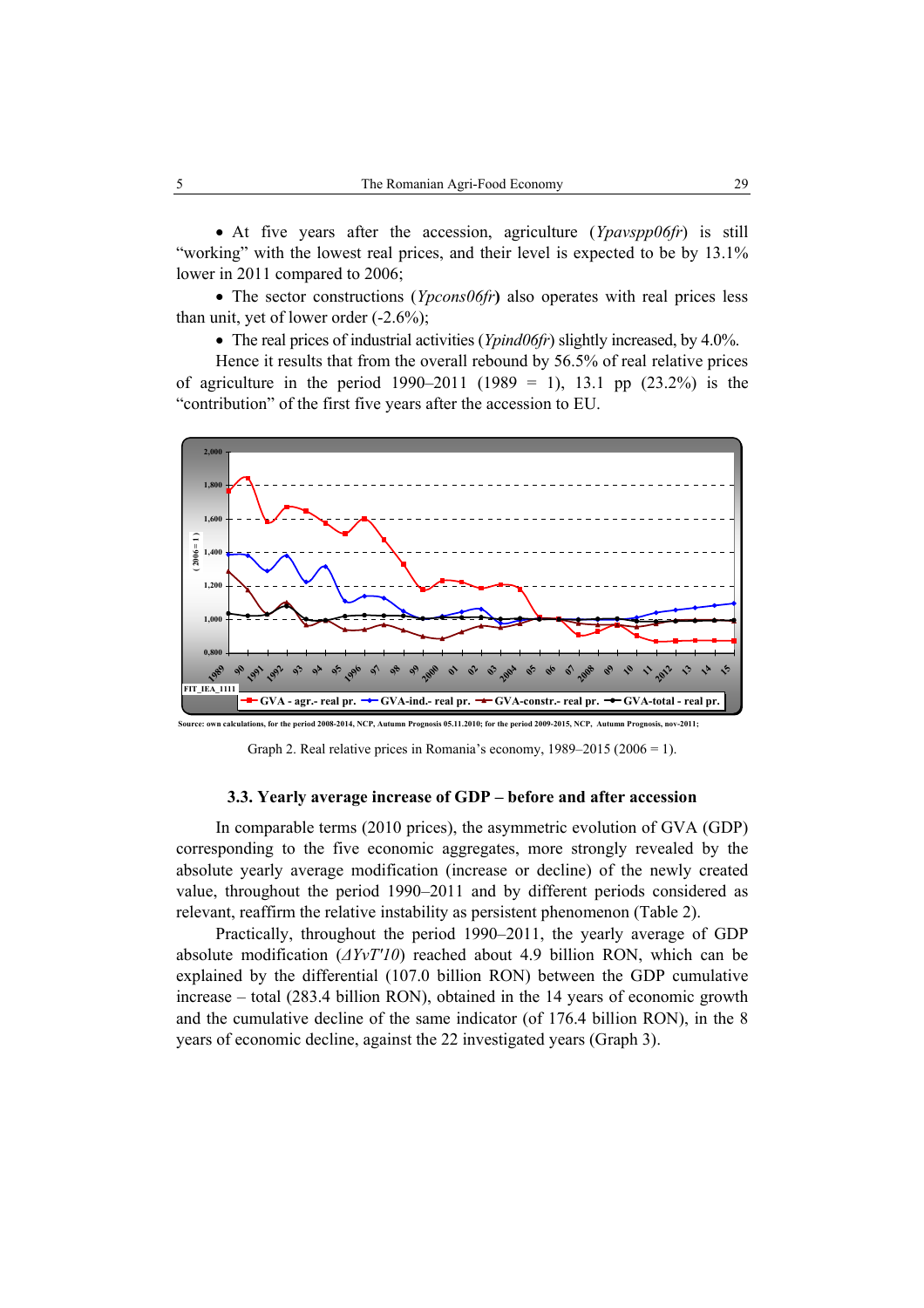*Table 2* 

| Yearly average change of GDP (GVA) in Romania's economy, 1990–2011 (bln. RON, pr. 2010) |                           |                 |                     |                   |                     |  |  |  |
|-----------------------------------------------------------------------------------------|---------------------------|-----------------|---------------------|-------------------|---------------------|--|--|--|
|                                                                                         | $\Delta YV$ <sup>10</sup> | $\Delta$ YvW'10 | $\Delta$ Yvavspp'10 | $\Delta$ Yvind'10 | $\Delta Y$ vcons'10 |  |  |  |
| $90 - 91$                                                                               | $-36.786$                 | $-24.985$       | 3.121               | $-19.109$         | $-1.567$            |  |  |  |
| 92                                                                                      | $-30.126$                 | $-27.493$       | $-4.765$            | $-13.934$         | $-0.768$            |  |  |  |
| $93 - 96$                                                                               | 12.989                    | 12.838          | 1.421               | 3.200             | 2.366               |  |  |  |
| $97 - 00$                                                                               | $-4.510$                  | $-6.998$        | $-2.470$            | $-2.739$          | $-1.142$            |  |  |  |
| $01 - 04$                                                                               | 23.070                    | 20.242          | 3.380               | 5.394             | 1.870               |  |  |  |
| $05 - 08$                                                                               | 30.832                    | 27.185          | $-1.284$            | 4.997             | 8.346               |  |  |  |
| $05 - 06$                                                                               | 26.988                    | 22.387          | $-2.956$            | 5.505             | 4.706               |  |  |  |
| $07 - 08$                                                                               | 34.677                    | 31.982          | 0.389               | 4.490             | 11.986              |  |  |  |
| $09 - 11$                                                                               | $-12.944$                 | $-9.766$        | $-1.109$            | 3.071             | $-4.330$            |  |  |  |
| $90 - 11$                                                                               | 4.863                     | 4.832           | 0.106               | 0.021             | 1.312               |  |  |  |
| $09 - 12$                                                                               | $-6.971$                  | $-4.892$        | $-0.832$            | 3.318             | $-2.767$            |  |  |  |
| $13 - 15$                                                                               | 22.343                    | 19.852          | 0.477               | 6.253             | 2.680               |  |  |  |

*Source:* Own calculations, based on NIS data, updated with NCP, Nov. 2011 forecast.

Among the other 4 aggregated indicators taken into consideration, only GVA – industry (*∆Yvind'10*) had an yearly average increase of about 0.02 billion RON throughout the whole period, while agriculture *(∆Yvavspp'10)*, constructions and overall economy had an yearly average increase ranging from 0.11 billion RON to 4.8 billion RON.



Graph 3. Yearly average changes of GDP (GVA) in Romania's economy, 1990–2011 (bln. Lei RON, pr. 2010).

# **3.4. GVA relative instability – agriculture**

A persistent economic phenomenon, with noticeable reductive performance effects in overall national economy and in the agri-food sector in particular, is the relative instability of the variables measuring the results, which can be quantified by the so-called variation coefficients.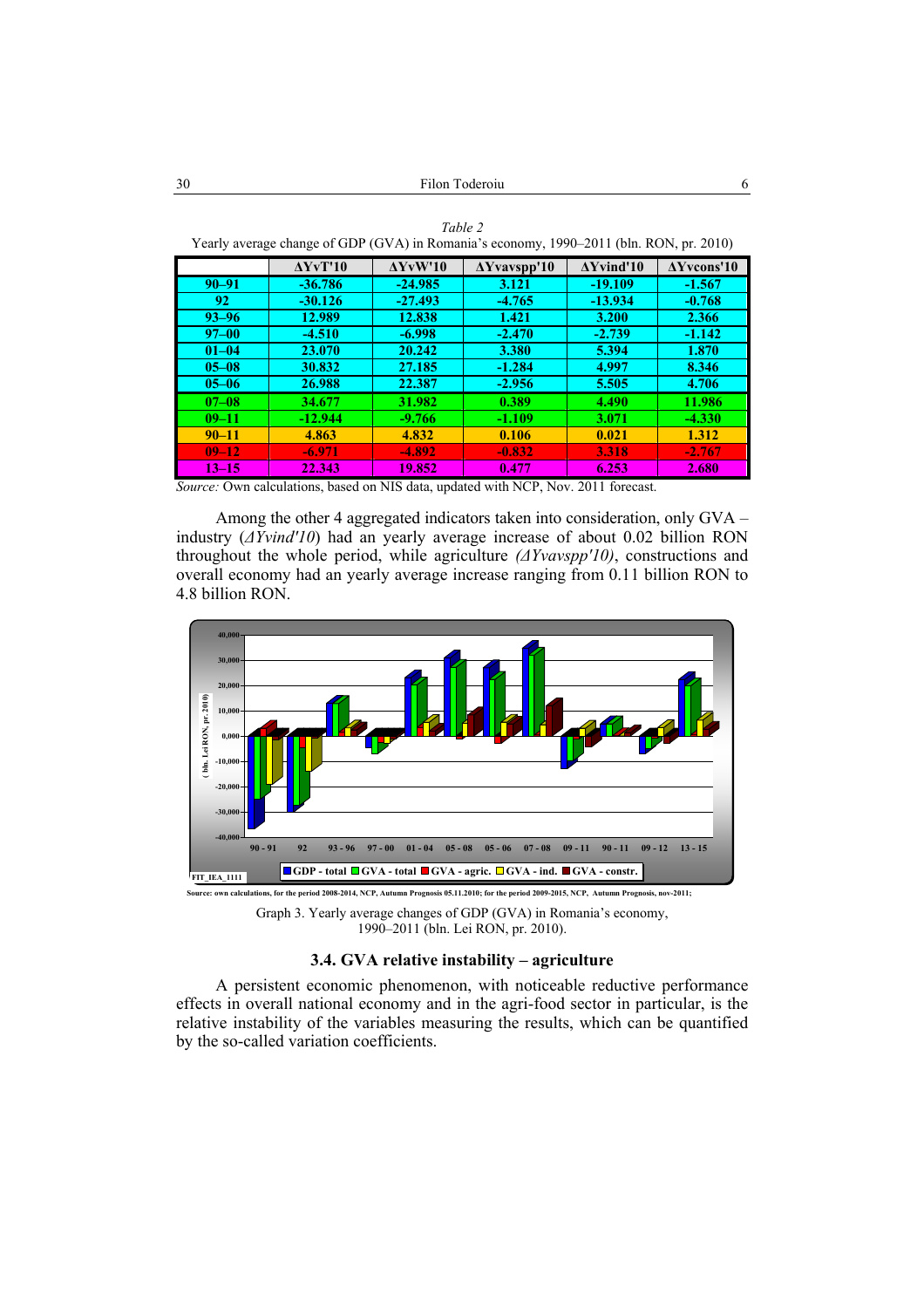The simultaneous presentation of the relative variation of the annual volume index (*Yqavspp89a*) and of yearly real price index (*Ypavspp89ar*) of the gross value added in agriculture is relevant in this respect (Graph 4).



Graph 4. Relative instability of GVA – agriculture (yearly volume and real price indices), 1980–2015.

From the perspective of this indicator as well, it has to be noticed that Romania's five years of EU membership mitigated the relative instability phenomenon only to a lesser extent.

Thus, the relative variation of the volume index of GVA – agriculture (*Yqavspp89a*), in the accession period (2007–2011) taken into consideration was 15.2%, quite similar to that in the 17 years prior to accession (1990–2006).

On the other hand, the yearly index of GVA – agriculture real prices (*Ypavspp89ar*) has a 5.90% variation coefficient, in the years 2007–2011, compared to 6.75%, in the 17 previous years (1990–2006).

Hence, it results that Romania's presence on the European Single Market meant a slight diminution of relative instability, rather in prices than in quantities.

# **3.5. Productivity and fixed capital coefficient**

In any approach to this issue, it is important to know how much value added is generated by one unit of fixed capital stock (productivity or capital efficiency) or, reversely, what is the investment effort for obtaining a unit of effect (value added) (capital coefficient).

As the bibliographic references for such determinations (made in our country) are relatively scarce, we tried to quantify the level of fixed capital productivity by the ratio of gross value added to fixed capital stock, in two respects (average productivity and marginal productivity) (Graph 5).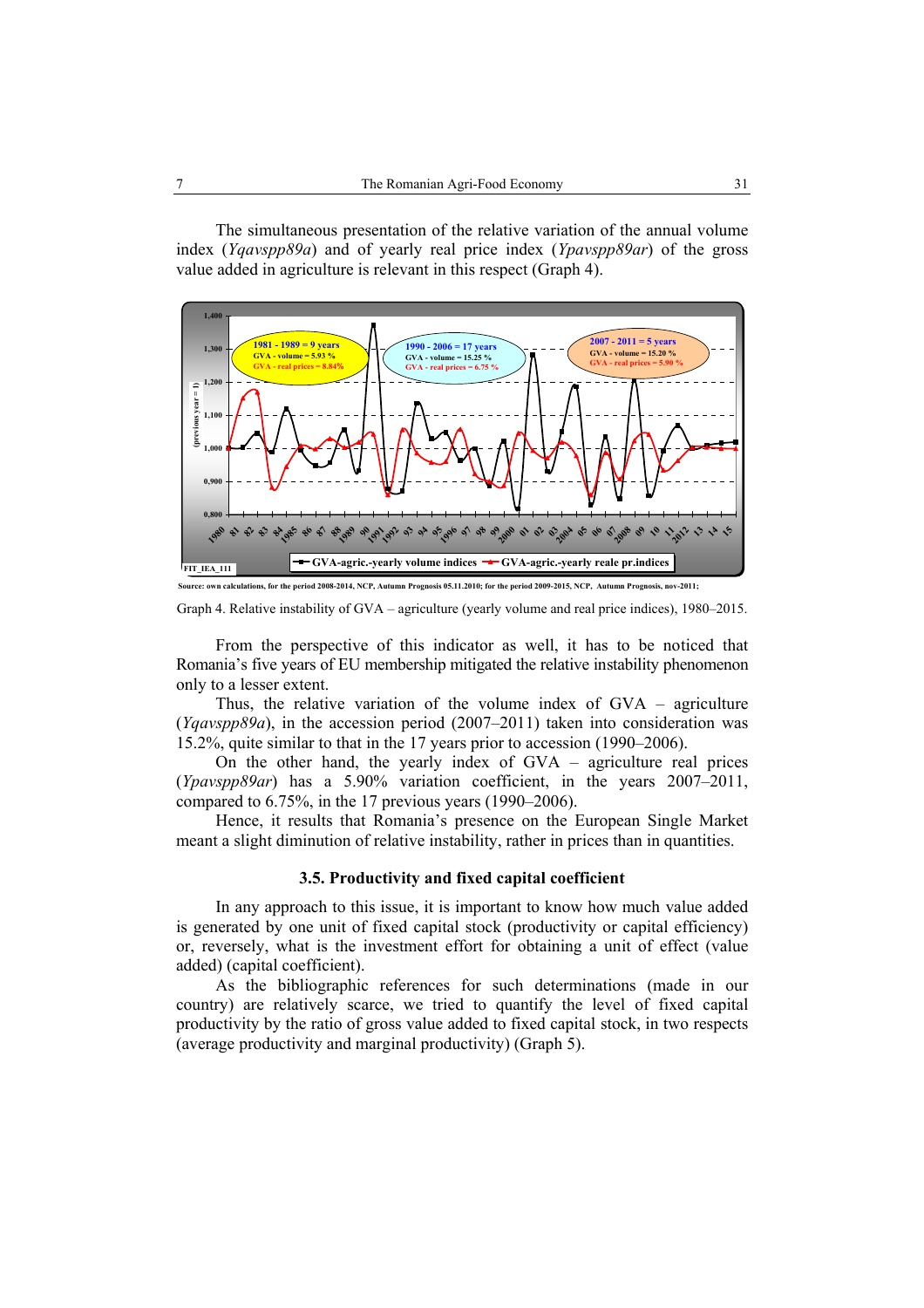

Graph 5. Average and marginal fixed capital productivity in Romania's economy, 1990–2007.

The average productivity of fixed capital (*KWmed = YvT'07 / KvT'07*) in Romania's economy had a steady decreasing tendency, from 3.15 RON total GVA ('07 prices) to one RON fixed capital stock ('07 prices), in the year 1990, at the level of 0.45 RON / RON, in the year 2007.

In its marginal expression, the fixed capital productivity (calculated as ratio of yearly modifications of GVA and fixed capital (*KWmarg = δYvT'07 / δKvT'07*) has a variation range from – 10.7 RON '07 (1991) to 1.69 RON'07 (1996).

The capital coefficients, both in average and marginal expression, have reverse values compared to capital productivity (Graph 6).



Graph 6. Medium and marginal coefficient of fixed capital in Romania's economy, 1990–2007.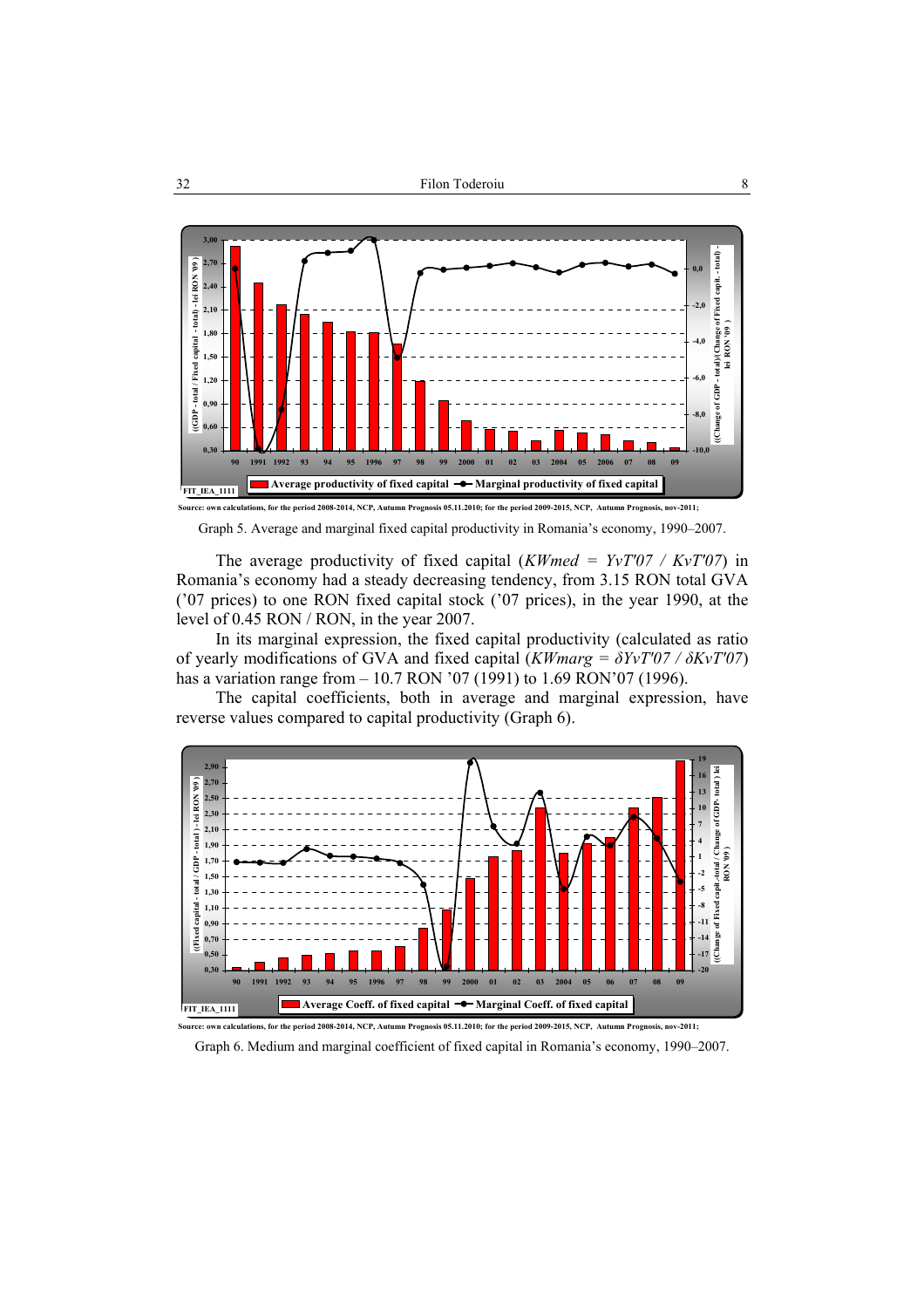#### **3.6. Energy intensity of the economy – before and after accession**

As reference macro-economic variable in revealing convergence through competitiveness, the energy intensity of the economy has had a strong regressive trend in Romania compared to the EU-27 average (Graph 7).



**Source: own calculations, on the Eurostat data, http://epp.eurostat.ec.europa.eu/tgm/table.**

Thus, while in EU-27 on the average the decline of the energy intensity of the economy was 21.2% in 2008 compared to 1996, in Romania, the degression of the energy intensity of the economy (measured as kg oil equivalent / 1000 euro GDP) was twice as strong (43.0%).

Yet, dissimilitude subsists from the perspective of the average yearly diminution of the energy intensity of the EU and Romanian economies, in the sense that the "cruise speeds" in Romania are increasingly reductive (from -4.1 % in the period 1997–2000, to -4.2% in the period 2001–2004), -4.3% in the period 2005– 2006 and -6.5% in 2007–2008) compared to the decreasingly reductive speeds in EU-27 on the average (from -3.0% in the period 1997–2000, to -0.3% in the period 2001–2004, -2.5% in the period 2005–2006 and -2.5% in 2007–2008).

One of the main consequences of the significant differences in the energy intensity levels, both at the beginning of the investigated period (1996), and at the end of this period (2008), and of the different rates of energy intensity diminution consists in unusual large periods of time needed for the 2008 level gap recovery.

Thus, with the diminution rates from the period 1997–2000, Romania could reach the average EU level of 2008 after 121.2 years, with the "pair" of rates from the period 2001–2004 full convergence could be reached in 32.7 years; with the "rates" of the period 2005–2008, 42.4 years would be needed for the recovery of energy performance gap between Romania and EU-27.

Graph 7. Energy intensity of the economy in Romania, compared to  $EU-27$ , 1995–2008 (2006 = 1).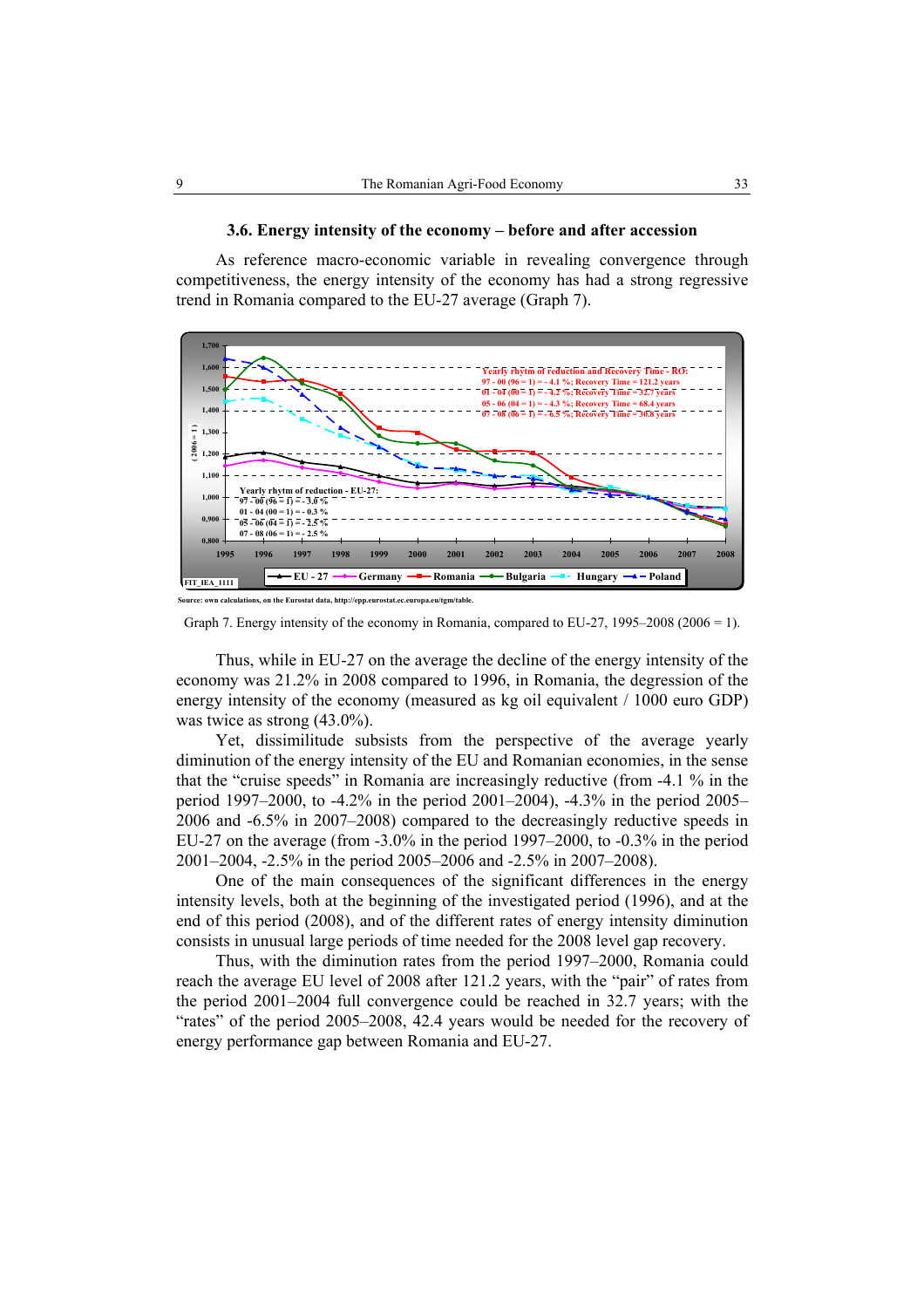And if we have in view that up to the present moment, in the intensity of the national economic aggregate, the problem of the strong weather dependency of agriculture did not count very much, it is expected that the reconsideration of the irrigation role will imply additional energy consumption in agriculture; as this means an increase of the energy intensity of the Romanian economy, it will prolong the gap recovery period and consequently, will delay the convergence through performance.

#### **3.7. "Real wages – productivity" correlation before and after accession**

As it is considered in all the functional market economies as one of the "pillars" of macro-economic competitiveness, the correlation between real wages and labor productivity can reveal – to the extent it evolves in the economic rationality limits – the tendency towards economic convergence and social cohesion in the respective country (zone, region).

Determined as ratio of total GVA to the active population employed in the economy (values deflated by the implicit GDP price deflator), labor productivity is correlated with the real wages (net nominal average wages deflated by the general deflator of consumer prices); normally, in this correlation, labor productivity should outstrip, as growth rate, real wages.

In the period  $1990-2011$  (2006 = 1), the dynamic correlation between real wages and labor productivity in Romania' economy generally evolved within the economic rationality limits, in the sense that in the 22-year period, only in two years (1990 and 1991), the real wages index was greater than the productivity index, while after 1992, the ratio of the two terms of the correlation was reversed (Graph 8).



Graph 8. Dynamics of correlation between labor productivity and the average net real earning in Romania's economy, 1989–2015 (2006 = 1).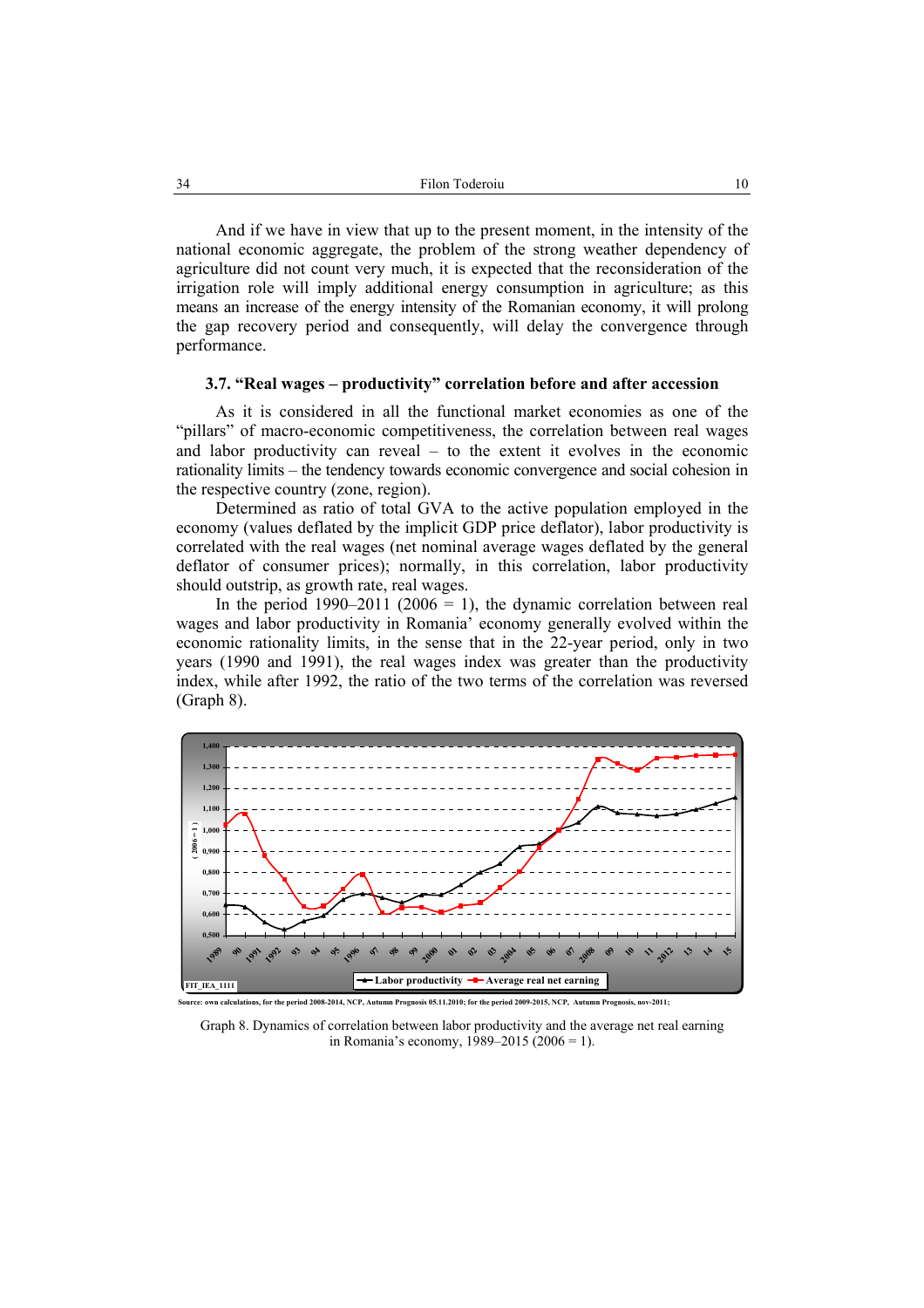Considering the year 2006 as reference year (end of pre-accession), labor productivity (*WqT06f*) in Romania's economy was by 35.6% higher than in 1989, with the maximum decline being noticed in 1992 (index  $= 0.528$ ), while the average net real wages (*CSMNr06f*) was by 2.6% lower than in 1989, to reach a maximum decrease of 49.1% in 1997.

At the same time, it can be easily noticed that in the first 17 years of transition to the market economy (1990–2006), starting with the year 2003, the difference between the productivity dynamics and the real wage dynamics gets lower in trend, due to productivity outstripping as growth rate by the average real wages; this means the beginning of a non-rational correlation, strongly reductive of performance and domestic and foreign competitiveness of Romania's economy.

The governmental decision-makers should be rather concerned with the fact that in the five of EU membership, the same "defective" correlation of the Romanian economy is maintained, i.e. the faster increase of the real average wages (+34.2%) compared to labor productivity  $(+6.9\%)$ , the most intense increase being noticed in the period 2007–2008, followed by that estimated for this year.

To sum up, the fact that out of the eight time periods, convened as relevant for comparative judgments, only in two of them (1993–1996 and 2001–2004) the "real wages – productivity" correlation was within the limits of economic rationality, reflects the mostly fragile tendency of Romanian economy for the sustainable setting up of one of its "engines" generating performance and competitiveness, as support to real social cohesion.

#### **3.8. Inflation and consumer price ratios – before and after accession**

As a macro-economic variable with general competitiveness reductive effect, inflation (reflected by the consumer price index) erodes the purchasing power of incomes in the economy, which in its turn induces a narrowing of the solvent demand for goods and services.

As not all the consumer prices evolved with the same intensity in the period of transition, it is worth presenting the dynamics of ratios between the three main components of the CPI index and the aggregate itself (Graph 9).

The reference year 2006 marks two tendencies of the 'parts / whole' ratio: the decreasing tendency of the ratio between the consumer price indices of the 'food commodities / total commodities and services', by 26.9% compared to 1990, on one hand, and the increasing tendency of the other two ratios – slower, by only 3.8% for 'non-food commodities / total commodities and services' and much stronger, by 1.74 times for 'services / total commodities and services' – on the other hand.

Romania's accession to the European Union has not modified the nature of tendencies signaled out for the period 1990–2006, namely slight decline of the 'food commodities / total' ratio and increase of the other two ratios.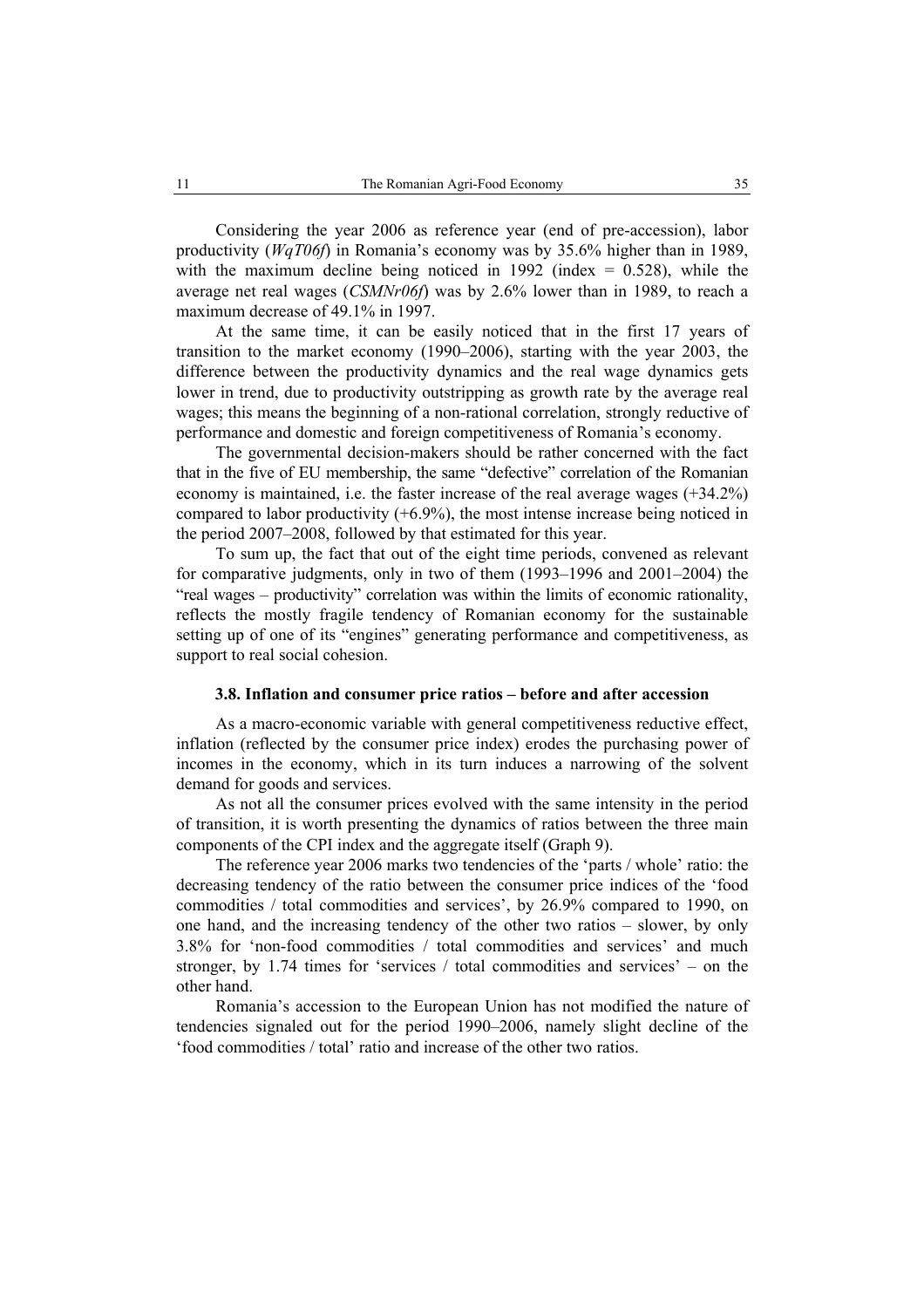

**Source: own calculations on the data base of Nat. Inst. of Statistic**

Graph 9. Dynamics of ratios between the CPI components, 1990–2015 (2006 = 1).

The partial conclusion, which derives from the analysis of tendencies for the three consumer price ratios, can be formulated in the sense that, considered from the agri-food economy perspective, the contribution of the evolution of food commodity prices to 'feeding' the general increase of consumer prices has an obvious diminution tendency, compared to the other two components of the total aggregate. The explanation, be it a partial explanation, may be that the agri-food commodities still have a domestic production base, which, in the conditions of little remunerating producer prices, largely attenuate the inflationary effects of the agrifood imports and exchange rate.

# **4. PERFORMANCE REDUCTIVE FACTORS IN THE AGRI-FOOD ECONOMY**

## **4.1. Agri-food disintegration – before and after accession**

The way in which the two main components of the agri-food economy (agricultural production and food processing) contributed to the creation of the domestic supply of agri-food products can be revealed by the dynamic correlation between the agricultural production and food production (Graph 10).

In the year prior to Romania's accession to the European Union (2006), the agricultural production (*VPAqT89f*) was by 12.8% lower compared to that in 1989, in only one year (2004) throughout the transition and pre-accession period the agricultural production index was larger than unit. At the same time, in 2006, the food production (*VPqIABPT89f*) was down by almost 91% compared to 1989, yet by 24.9 % up the maximum decline level  $(1993 = 0.751)$ .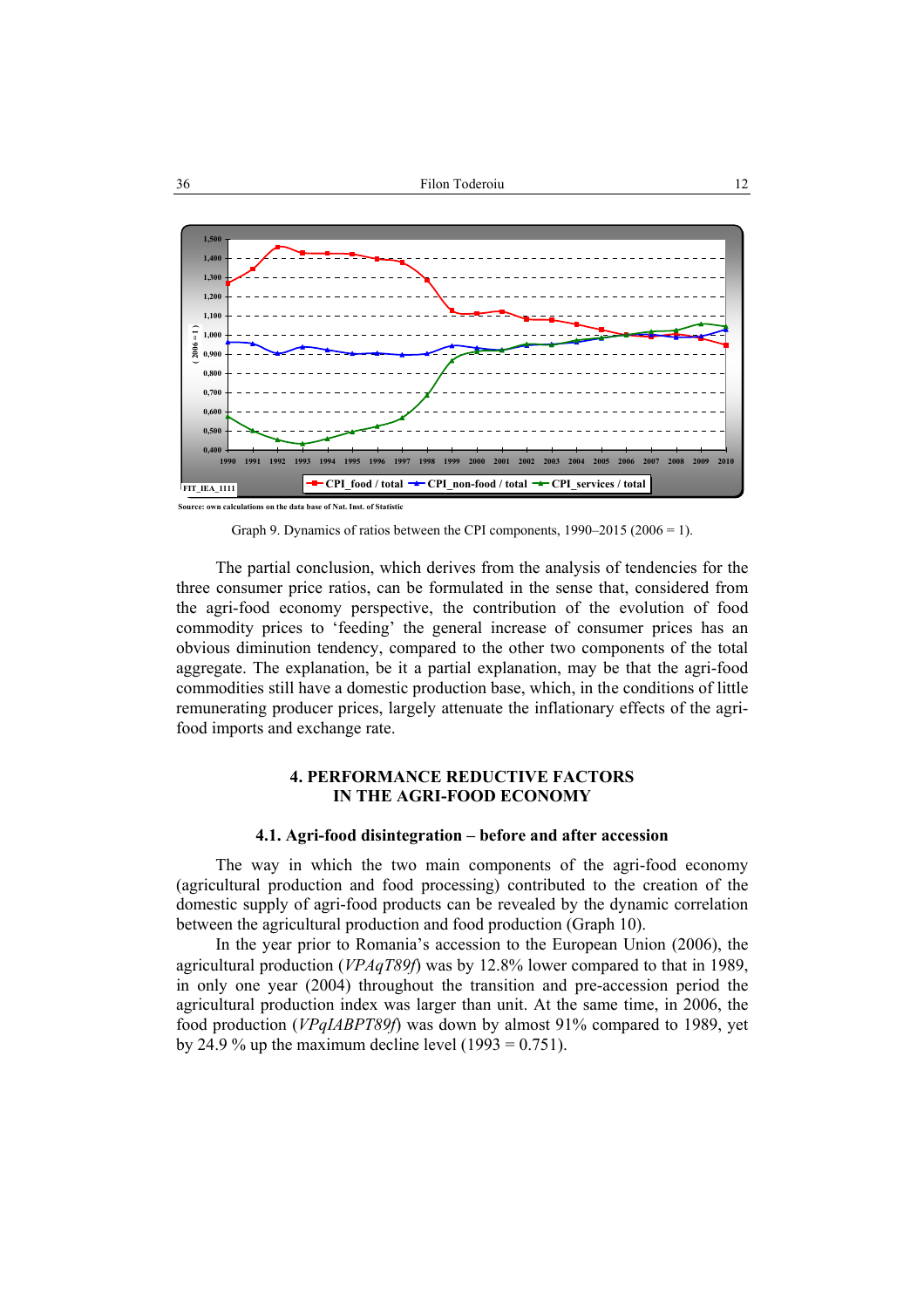

**Source: own calculations, for the period 2008-2014, NCP, Autumn Prognosis 05.11.2010; for the period 2009-2015, NCP, Autumn Prognosis, nov-2011;**

Graph 10. Correlation between the agricultural production and food production in Romania,  $1989 - 2015 (2006 = 1)$ .

Five years of EU membership meant the maintenance of agricultural production rebound (by 7.4% in 2011 *versus* 2006), yet a consistent advance of food production (by 36.2%), which can only make up for less than one half of the decline compared to 1989.

#### **4.2. "Agricultural production – food processing" interrelations**

The synthetic expression of the presence of an agri-food disintegration process in Romania's economy, throughout 1989–2007, results from the analysis of the intensity of economic flows between the general aggregate "agriculture" and the "food industry" aggregate, both from the perspective of intermediary deliveries (destinations) (**LI**) and from the perspective of intermediary acquisitions (origins) (**AI**).

Thus, from the perspective of intermediary deliveries a diminution by over 35% of the intensity of intermediary deliveries of agriculture to the food industry can be noticed (from 65.1% in 1989 to only 29.9% in 2007, with maximum 67.0% in 1990 and a variation coefficient of 27.6 %) (Graph 11).

At the same time, the intensity of intermediary deliveries flows from the food industry to agriculture was down by over 14.5 percent (from 19.1% in 1989 to 4.6% in 2007, with maximum 28.4% in 1993 and a variation coefficient of 60.7%).

The manifested regressions have multiple causes, which can be found both in the development pattern of the agri-food sector in the command economy period and in the failures of the transition period, among which the following stand out:

• Asymmetry in the destructuring process from agriculture (much faster and more radical) compared to that in food industry (slower and more superficial);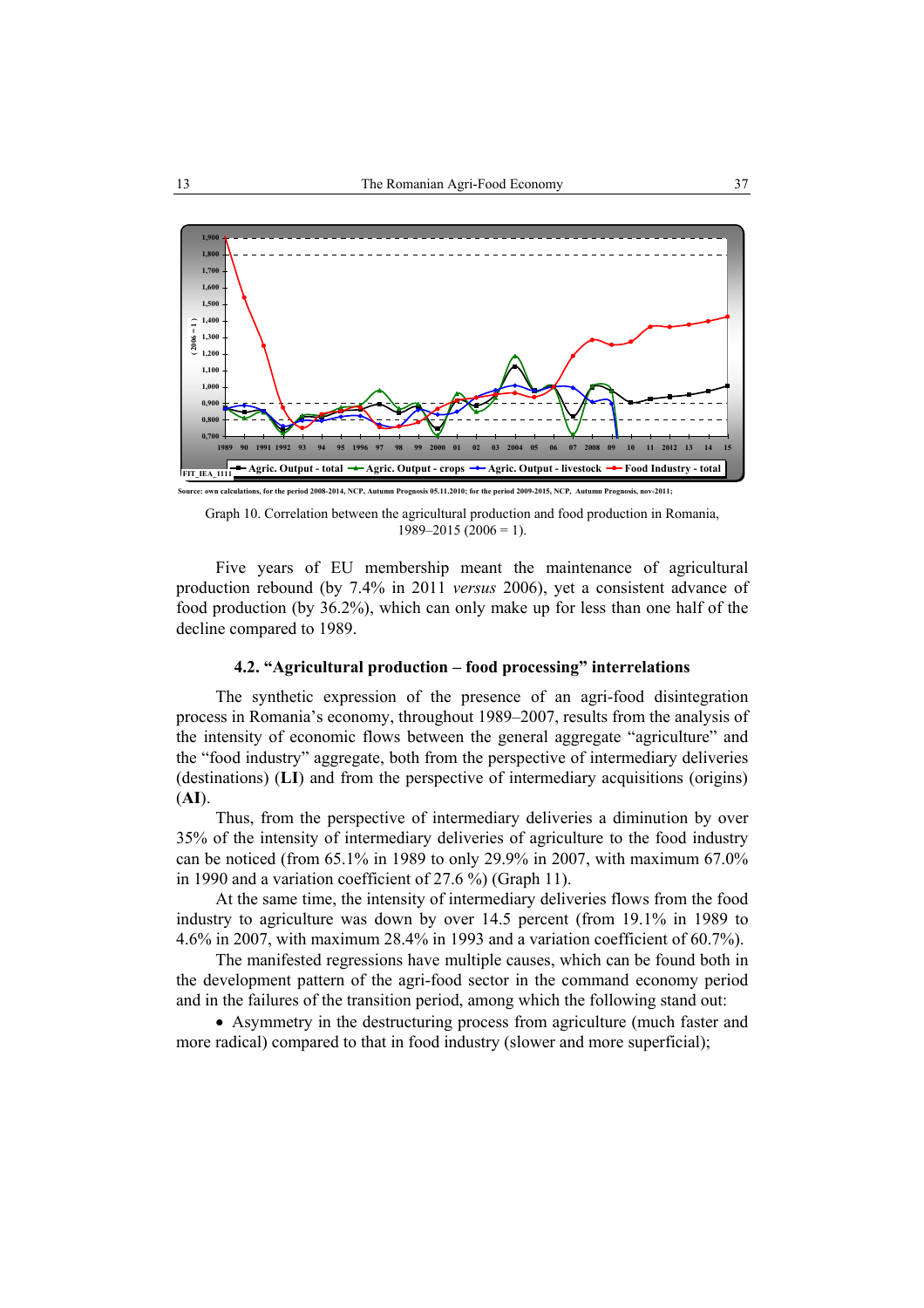• Narrowing the population's final agri-food consumption demand, following the general economic rebound, under the background of persistent hyperinflation.



Graph 11. Evolution of interrelations between agriculture and food industry, 1989–2007.

On the other hand, from the perspective of intermediary acquisitions, it is worth mentioning a stronger diminution (by 46.7%) of the intensity of intermediary purchases flows of the food industry from agriculture (from 76.7% in 1989, to 30.0% in 2007, with a variation coefficient of 35.8%).

At the same time, the intermediary acquisitions of agriculture from the food industry diminished their intensity by 11% (from 18.0% in 1989 to 7.0% in 2007, with maximum 23.7% in 1990, with a variation coefficient of 46.7%).

One of the explanations for the emergence and persistence of the agri-food disintegration phenomenon in the Romanian economy resides in the situation created by the excessive increase of the number of suppliers of agricultural raw materials, compared to the relatively low number of agri-food processors, an asymmetric "atomization" generating very high variation coefficients.

The other modality to reflect the internal agri-food economy convergence consists in measuring the intensity of intermediary deliveries (**LI**) and of intermediary acquisitions (**AI**) respectively, of each of the two component aggregates (agriculture – **a** and food industry – **ia**) in the corresponding total (Graph 12).

A few comments can be formulated with regard to the persistence of the agrifood disintegration phenomenon in the Romanian economy:

• The highest relative instability (measured by the variation coefficient) is found in the aggregate "agriculture", its shares ranging from 18.2% (1994) to 6.2% (2007), with a variation coefficient of 26.2%, in the intermediary deliveries and from 18.1% (1993) to 7.5% (2007) respectively, with the variation coefficient 21.2%, in intermediary acquisitions;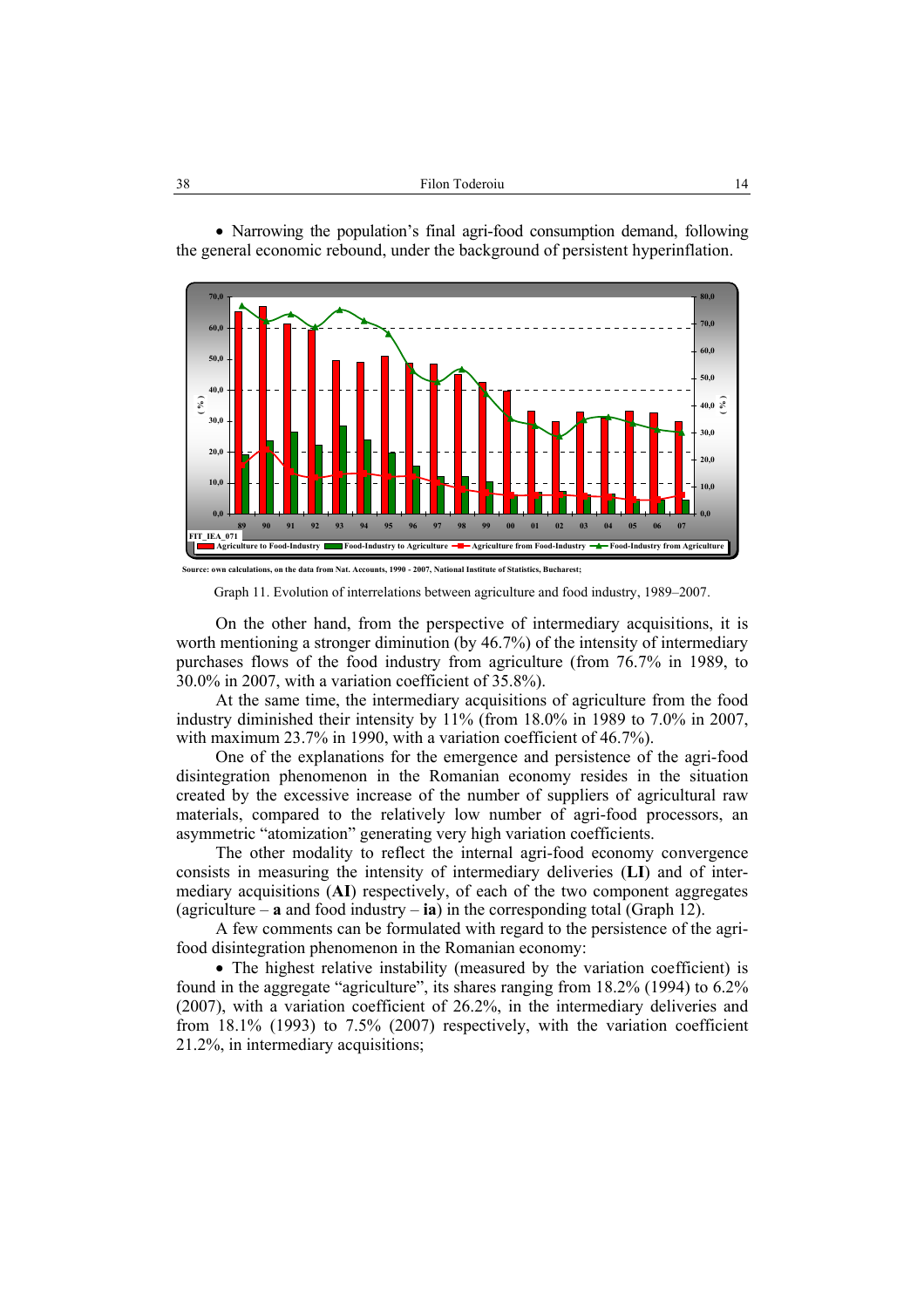• The "food industry" aggregate presents lower decreasing shares, from 14.9% (1997) to 7.4% (2007), with an average variation of 15.2%, in the intermediary deliveries and from 13.2% (1998) to 7.0% (1991) respectively, with a variation coefficient of 16.8%, in the intermediary acquisitions.



Graph 12. Evolution of the share of agriculture and food industry in total intermediary deliveries (LIt) and total intermediary acquisitions (AIt), 1989–2007.

It obviously results that reaching economic convergence through agri-food integration is endangered by the relatively high instability of intermediary deliveries of agriculture, as a cumulative reflection of the weather-dependence influences and economic-organizational risks in this field.

#### **4.3. Agri-food chain – Romania versus EU-27**

In principle, a performant agri-food economy presupposes the existence of certain functional agri-food chains, in which each link (segment) should retain, out of the total productivity gain (measured by the valoric differential between the producer of agricultural raw materials and the final consumer), what it deserves on the basis of the effort made to generate value added.

In order to reveal the extent to which the organization of the agri-food economy features potential to generate internal or external competitiveness, we consider it useful to present a brief comparative diagnosis between Romania and EU-27 average, from the perspective of multicriterial structure of the agri-food chain, in two reference years (2005 and 2008) for which the most recent relevant statistical data are available (Graph 13).

From the perspective of the criterion "number of enterprises" (economic operators), at EU-27 level, structural changes of the agri-food chain can be noticed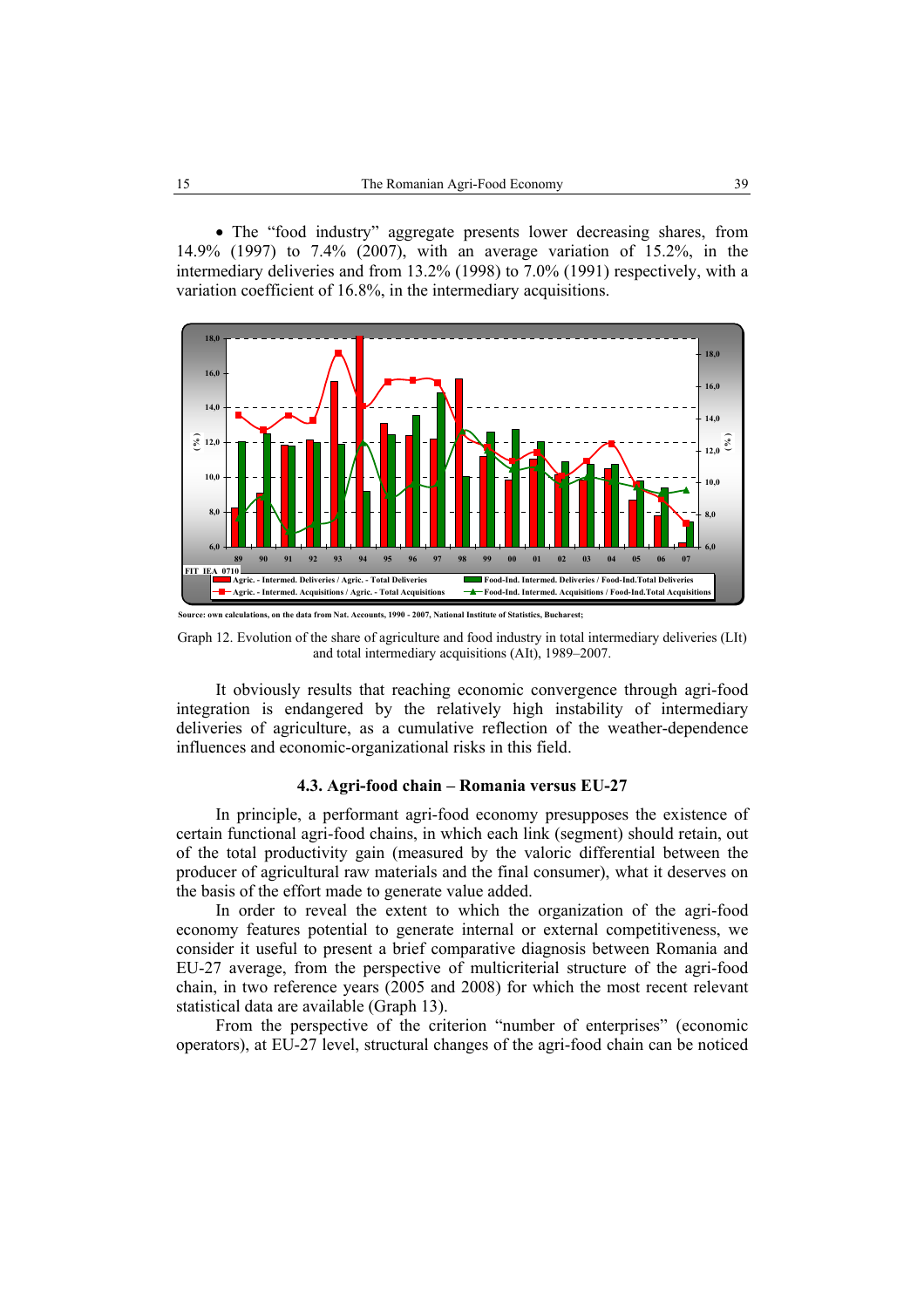in 2008 compared to 2005, in the sense of the absolute decrease (from 14.4 mil. to 13.7 mil.) and relative decrease (from 83.2% to 81.8%) of the economic operators in agriculture, while the shares of the other three links in the chain (wholesale trade, retail trade and public food consumption) increased, on a cumulative bases, by 1.6 percent. The first post-harvest segment (agri-food processing) also lost 0.2 percent; thus, we can say that practically the relative decline of the cumulative share (by 1.6 percent) of the economic operators in agriculture and processing was transferred to the other three segments.



**Source: own calculations, on the data from "Food - from farm to fork statistics", Eurostat Poketbooks, 2011 edition**

From the perspective of the criterion "number of employees", in three years' time (2006–2008), the share of the segment "agriculture" decreased by 5.7 percent, and these percentage points are distributed to the other four segments of the agrifood chain.

The diminution in number of the economic operators from the first segment of the chain (agriculture), in the conditions of a likely relative release of labour force, on the basis of productivity increase, induced a favourable effect in the EU agri-food system, i.e. the primary production of agricultural raw materials generates value added gain, which leads to the increase of this segment share (by 2.8 percent in 2008 compared to 2005) in the third criterion of analysis ("generated value added").

Romania went through the transition and pre-accession period with a very rudimentary "agrarian structural endowment", the excessive land fragmentation and the still unclear land tenure or land ownership status representing constraints to the plenary manifestation of the technical, organizational and managerial progress factors; the unrestricted manifestation of these factors would also make it possible for our country to experience the situations characteristic to countries with modern

Graph 13. Multicriterial structure of the agri-food chain in the European Union, 2005–2008.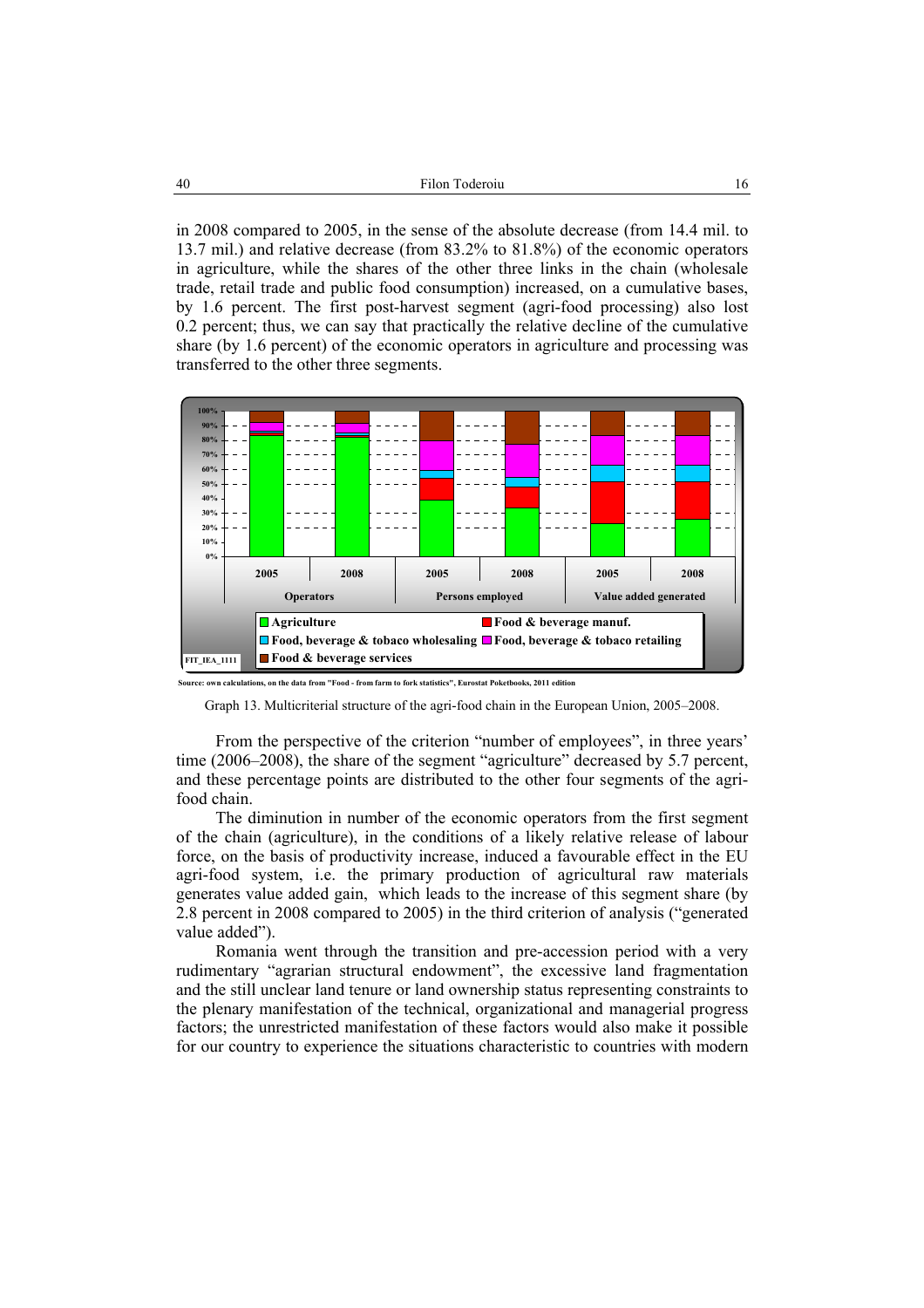economies and agricultural sectors, in which a decreasing number of holdings and labour input are able to increasingly provide the necessary agri-food products for the population, under increasingly restrictive competitiveness conditions.

Unfortunately the multi-structural structure picture of the agri-food chain in Romania looks entirely different from the overall picture of EU-27 (Graph 14).



**Source: own calculations, on the data from "Food - from farm to fork statistics", Eurostat Poketbooks, 2011 edition**

Graph 14. Multicriterial structure of the agri-food chain in Romania, 2005–2008.

Briefly, between the two reference years (2005 and 2008), the structural changes in the configuration of certain performant agri-food chains through competitiveness were not produced yet; we rather experience the persistence of certain trends that reduce the multiplying effects of value added generated by the sector throughout the national economy. Otherwise, no full explanation could be found for the diminution of the share of agriculture in total economic operators of the agri-food chain from 97.5% to 97.2% in three years' time, i.e. a non-significant decrease.

Furthermore, the problem is that the diminution of the share (by 0.3 percent) of the segment agriculture in total operators of the agri-food chain was "outflanked" by a simultaneous diminution by 6.2 percent of the share of this segment in total labour input that consequently led not to a plus of value-added generation, but rather to a minus (of 5.0 percent).

The other four segments of the agri-food chain, whose cumulated shares with regard to the economic operators, accounted for 2.5% (2005) and 2.8% (2008), i.e. a very small number of non-agricultural economic operators put to work 19.1% of the employees from the entire chain, in the year 2005, and 25.3% in the year 2008, these generating 30.3% (2005) and 35.3% respectively (2008) of the value added from the Romanian agri-food chain.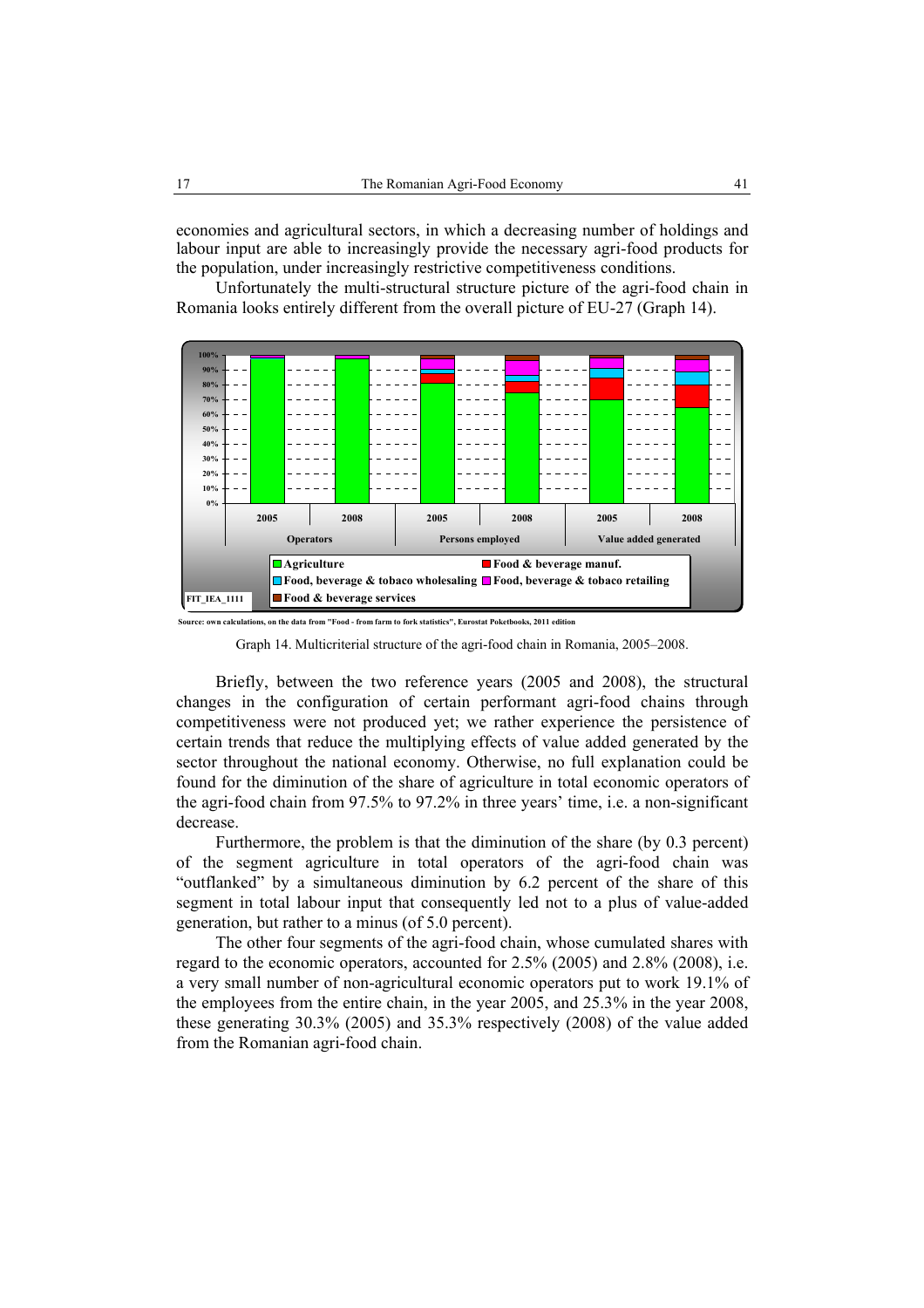Therefore, the brief diagnosis of the structural changes produced in the agrifood chains confirm certain partial conclusions formulated in other previous segments of our scientific approach.

#### **4.4. Average degree of agri-food economy commercial opening**

Simultaneously with the reductive effects of Romania's agri-food economy domestic competitiveness, in our opinion, it is quite interesting to reveal certain aspects linked to the external competitiveness of this important sector of national production, mainly in the conditions of Romania's EU membership.

The determination of the average degree of commercial opening<sup>2</sup> of the agrifood economy is based on a panel of indicators, calculated on the basis of National Accounts data, the most relevant being the export and import propensity of an economic entity (Graph 15).



**Source: own calculations on the base of Methode Bologne (1992), and data from National Accounts, NIS, Bucharest**

Graph 15. Average degree of agri-food economy commercial openness in Romania, 1989–2008.

A few conclusions can be formulated from the analysis of the determinative indicators of the average degree of commercial openness:

• The radical and asymmetrical destructuring processes that took place in the agri-food sector after 1989 certainly induced strong reductive effects of the capacity of expression of Romania's agri-food economy on the foreign market, revealed by the almost non-existing export propensity throughout the transition and pre-accession period;

• The disintegration phenomenon, present in the Romanian agri-food economy and pointed up by the so-called "double fracture" (between the crop and livestock production, inside agriculture, on one hand, and between the agricultural

 <sup>2</sup>  $<sup>2</sup>$  Method developed by INEA Bologna, in the year 1991.</sup>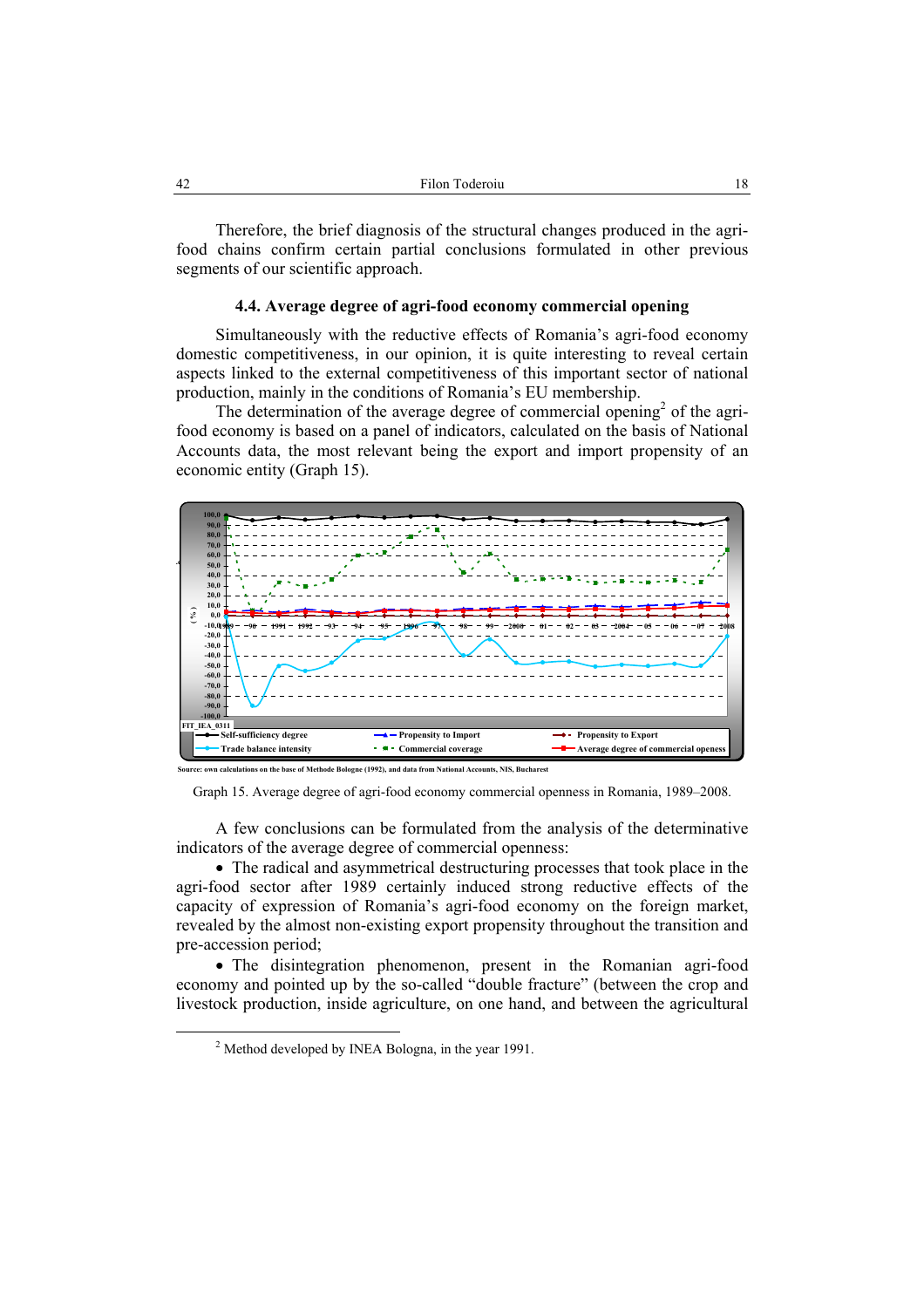production and the agro-processing, inside the agri-food economy, on the other hand), made the import propensity of this sector to reach relative values ranging from 2.8% (1994) to 13.4% (2007) in the period 1980–2008;

• Consequently, the very low export propensity, corroborated with the very strong import propensity determined an average commercial openness ranging from 2.2% (1994) to 9.7% (2008).

The conclusion is that practically, Romania's agri-food economy connection to the foreign market was achieved almost exclusively through imports of agricultural products, which unfortunately do not create jobs and value added in the domestic agri-food sector.

# **4.5. Structure of farms and concentration level**

Inside agriculture, a factor that generates economic performance, at least at theoretical level, is considered to be the concentration of land resources, known in the specialty literature as "land consolidation".

Certain signals are provided, in this direction, by the concentration process of agricultural holdings, which can be measured by the changes in the size structure of agricultural holdings, produced in the period between the two general agricultural censuses  $(GAC - 2002$  and  $GAC - 2010)$  (Table 3).

| <b>Hectares</b>    | $GAC - 2002$                          |               |                                                   |               | $GAC - 2010$                          |               |                          |               |
|--------------------|---------------------------------------|---------------|---------------------------------------------------|---------------|---------------------------------------|---------------|--------------------------|---------------|
|                    | <b>Total holdings</b>                 |               | <b>Total Utilized</b><br><b>Agricultural Area</b> |               | <b>Total holdings</b>                 |               | <b>Total Utilized</b>    |               |
|                    |                                       |               |                                                   |               |                                       |               | <b>Agricultural Area</b> |               |
|                    | $000*$                                | $\frac{0}{0}$ | thousand                                          | $\frac{0}{0}$ | 000                                   | $\frac{0}{0}$ | <b>Thousand</b>          | $\frac{0}{0}$ |
|                    |                                       |               | ha                                                |               |                                       |               | ha                       |               |
| < 0.10             | 539,893                               | 12.56         | 23,899                                            | 0.17          | 384,064                               | 10.32         | 19,476                   | 0.15          |
| $0.11 - 0.30$      | 581,365                               | 13.52         | 103,709                                           | 0.74          | 661,727                               | 17.78         | 120,392                  | 0.91          |
| $0.31 - 0.50$      | 323,452                               | 7.52          | 124,745                                           | 0.90          | 354,545                               | 9.53          | 135,973                  | 1.02          |
| $0.51 - 1.00$      | 724,547                               | 16.85         | 506,461                                           | 3.64          | 617,296                               | 16.59         | 431,454                  | 3.24          |
| $1.01 - 2.00$      | 897,891                               | 20.88         | 1272,610                                          | 9.14          | 712,243                               | 19.14         | 1010,528                 | 7.60          |
| $2.01 - 5.00$      | 952,395                               | 22.15         | 2907.957                                          | 20.87         | 727,155                               | 19.54         | 2229,032                 | 16.76         |
| $5.01 - 10.00$     | 218,88                                | 5.09          | 1440,944                                          | 10.34         | 182,218                               | 4.90          | 1208,941                 | 9.09          |
| $10.01 - 20.00$    | 37,408                                | 0.87          | 471,097                                           | 3.38          | 43,526                                | 1.17          | 570,231                  | 4.29          |
| $20.01 - 30.00$    | 5,527                                 | 0.13          | 131,584                                           | 0.94          | 9,716                                 | 0.26          | 233,510                  | 1.76          |
| $30.01 - 50.00$    | 3,95                                  | 0.09          | 149,588                                           | 1.07          | 8,192                                 | 0.22          | 314,573                  | 2.37          |
| $ 50.01 - 100.00 $ | 3,85                                  | 0.09          | 258,047                                           | 1.85          | 7.547                                 | 0.20          | 525,210                  | 3.95          |
| >100.00            | 10,203                                | 0.24          | 6540,068                                          | 46.95         | 13,656                                | 0.37          | 6498,872                 | 48.87         |
| <b>TOTAL</b>       | 4299,361                              | <b>100.00</b> | 13930,710                                         | 100.00        | 3721,885                              | 100.00        | 13298,191                | <b>100.00</b> |
|                    | Concentr. Coef. Ginni - Lorenz 2002 = |               |                                                   |               | Concentr. Coef. Ginni - Lorenz 2002 = |               |                          |               |
|                    | 0.952                                 |               |                                                   |               | 0.960                                 |               |                          |               |

*Table 3*  Basic data on the agrarian structure and concentration coefficients in Romania's agriculture, 2002–2010

*Source:* Own calculations based on NIS data, 2011.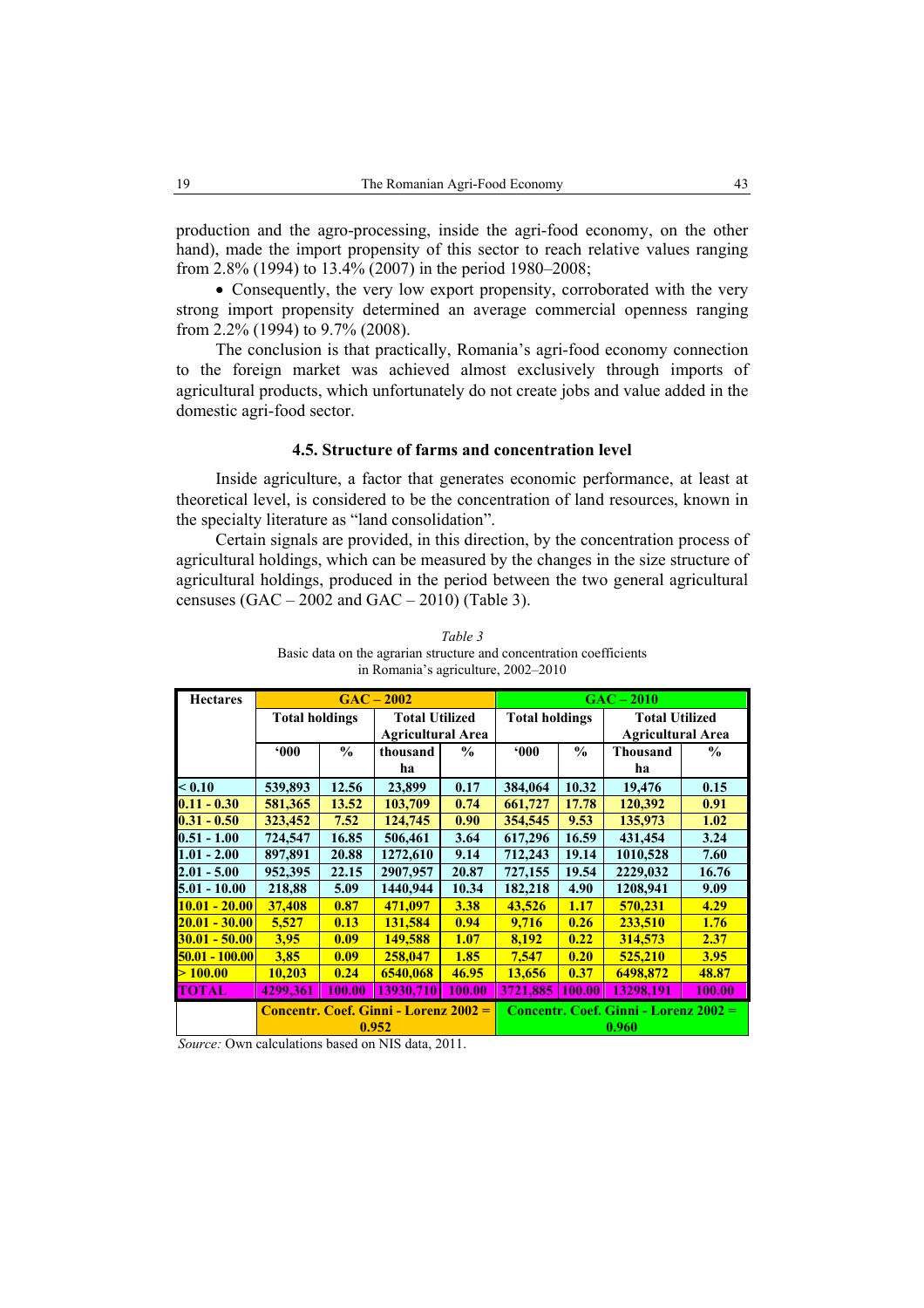The data from the synoptic table above reveal, on one hand, that out of the 12 farm size groups, two "packages" of sizes are noticeable whose shares significantly changed in the year 2010 compared to 2002:

• In the first place, in four farm size groups, ranging from 0.51 to 10.00 ha, diminution of cumulative shares can be noticed, both in number (-4,8%) and in utilized agricultural area (-7.3%);

• In the second place, in other five farm size groups, ranging from 10.01 -> 10.00 ha, an increase of cumulative shares are noticeable, both in number (+0.8%), and in area  $(+7.05\%)$ ;

• Under the background of a general diminution of the number of agricultural holdings, by 13.4% in 2010 compared to 2002, of a "loss" of utilized agricultural area of 4.5%, and in the context of above-mentioned structural changes, the Ginni-Lorenz concentration coefficients were determined, which range from 0.952 (2002) and 0.960 (2010) respectively.

The increase of Ginni-Lorenz concentration coefficient in the period between the two agricultural censuses, by an annual average rate of 0.105% reflects the existence of a true process of farm consolidation.

#### **5. CONCLUSIONS AND OPENINGS**

1. On the global competitiveness scale, Romania's economy dropped by 10 positions (from position 67 in the year 2010, to position 77 in 2011). More surprising is the fact that we are below Bulgaria, which "dropped" by only 3 positions (from position 71 in 2010, to position 74 in 2011);

2. GVA in agriculture, five years after the accession, is by 7.2% lower than in 2006, after a sinuous evolution (three drops and two growths), reflecting both the relative high instability of agriculture (weather dependency) and the non-functional assimilation of the EU agri-food market management mechanisms;

3. At five years after accession, agriculture continues "to work" with the lowest real prices and their level is expected to be by 13.1% lower in the year 2011 compared to the year 2006;

4. Romania's presence on the European Single Market meant a slight process of relative instability diminution, more in prices than in quantities.

5. The average productivity of fixed capital in Romania's economy had a steady decreasing trend, from 3.15 RON GVA-total ('07 prices) to one RON fixed capital stock ('07 prices), in the year 1990, to 0.45 RON / RON, in the year 2007;

6. Thus, with the diminution rates in the period 1997–2000, of the energy intensity of the economy, Romania could reach the average 2008 Community level after 121.2 years, with the "pair" of rates from 2001–2004, full convergence could be reached in 32.7 year, while with the "rates" of the period 2005–2008, 42.4 years would be needed in order to recover the energy performance gap between Romania and the EU-27 community average;